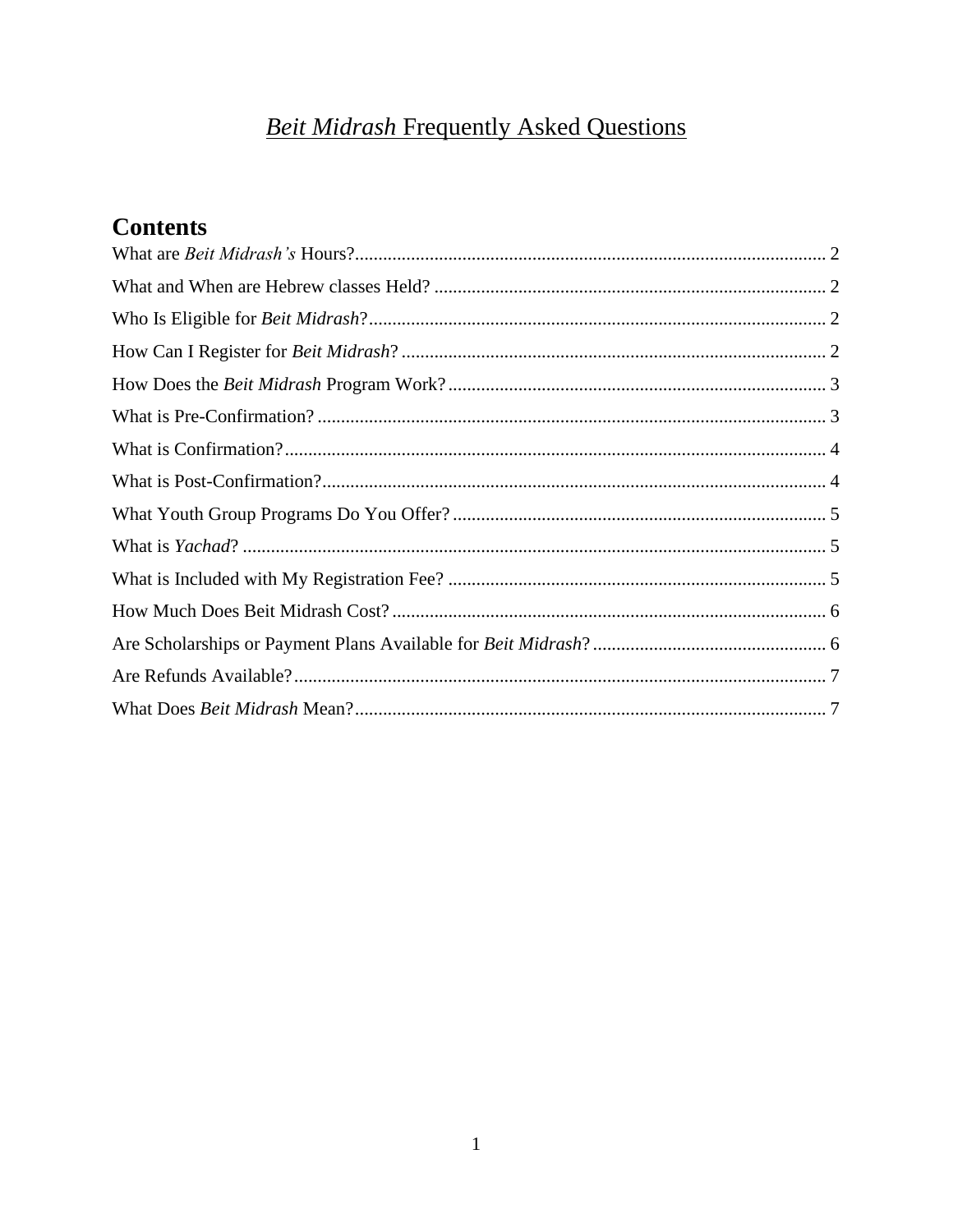<span id="page-1-0"></span>

| Preschool                    | Temple Beth-El | Sunday, $10:00$ am $-11:30$ am                  |
|------------------------------|----------------|-------------------------------------------------|
| $(3 \& 4 \text{ year old})$  |                | (Optional childcare $11:30 - 12:00$ ))          |
|                              |                | Beginning August 28                             |
| Beit Midrash                 | Temple Beth-El | Sunday, $10:00 \text{ am} - 12:00 \text{ noon}$ |
| Includes Hebrew<br>$\bullet$ |                | Beginning August 28                             |
| time for Grades 3-6          |                |                                                 |
| $(Kindergarten - Grade 7)$   |                |                                                 |
| Pre-Confirmation             | Temple Beth-El | Sunday, $10:00 \text{ am} - 12:00 \text{ noon}$ |
| $(Grade 8-9)$                |                | <b>Beginning August 28</b>                      |
| Confirmation                 | <b>TBD</b>     | Wednesday, $6:30 \text{ pm} - 8:30 \text{ pm}$  |
| (Grade 10)                   |                | Beginning September 1                           |
| Post-Confirmation            | Temple Beth-El | <b>TBD</b>                                      |
| $(Grades 11-12)$             |                |                                                 |

### **What Are Beit Midrash's Hours?**

# **Where and When Are Hebrew Classes Held?**

<span id="page-1-1"></span>

| Wednesday Midweek            | Temple Beth-El | Wednesday, $4:30 - 6:00$ pm               |  |
|------------------------------|----------------|-------------------------------------------|--|
| <b>Hebrew</b>                |                | Beginning September 7                     |  |
| <b>Online Midweek Hebrew</b> | Zoom           | Tuesdays and Thursdays, times as assigned |  |
|                              |                | Beginning week of September 6&8           |  |

### **Who Is Eligible for** *Beit Midrash***?**

<span id="page-1-2"></span>Enrollment in *Beit Midrash* is open to students in Preschool through Grade 12 whose families are members of Temple Beth-El or committed to Judaism and enrolled in our and Conversion program. Our preschool class is open for students who will be at least age 3 by September 1st of 2022. We kindly ask that all preschool students be potty trained prior to enrolling.

### **How Can I Register for** *Beit Midrash***?**

<span id="page-1-3"></span>Log into your Shulcloud at<beth-elsa.shulcloud.com> account and follow the instructions on our website. If you would prefer a paper application, we would be happy to email one to you. Please contact our religious school administrator, Sara Planto, at [sara@beth-elsa.org](mailto:sara@beth-elsa.org) to request a paper form.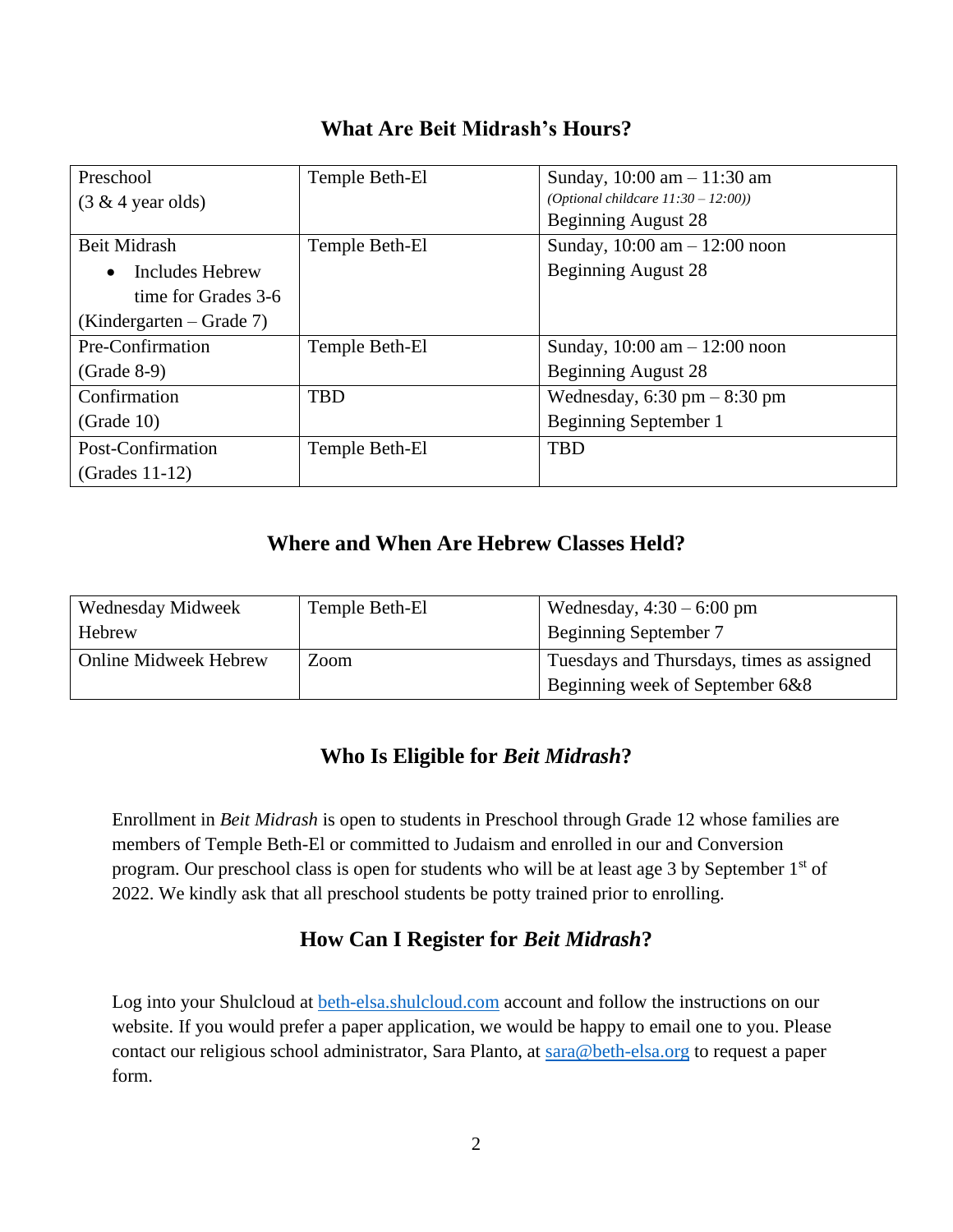#### **How Does the** *Beit Midrash* **Program Work?**

<span id="page-2-0"></span>We proudly offer a completely customizable learning experience for our students. During their class time on Sunday mornings, students learn in interactive, experiential classroom settings with our caring and experienced faculty.

Our Preschool class explores Judaism through their senses in a combined 3- and 4-year-old class. Students will have the chance to experience all Temple has to offer with visits from our clergy, holiday celebrations, and plenty of time to explore Judaism through free play.

In Kindergarten through Seventh Grade, students will select their own classes from a yearly selection to understand how Judaism interacts with their preestablished interests. Science, theater, reading, online gaming – all of these can help our students have fun while they learn about Judaism and our sacred community.

During the course of their eight years in our program, students will enjoy classes in 9 content areas selected by our education committee as vital to understanding modern Reform Jewish life: community, Jewish values, holidays, Hebrew and liturgy, Israel, sacred texts, Jewish culture, Jewish history, Jewish lifecycle celebrations, and God-concepts.

Students working toward becoming *bar*, *bat*, or *b'nai mitzvah* will complete one to three classes in each content area throughout the course of their studies, with ample room for free choice along the way. At the start of the school year, families will receive an update of the content areas their student has completed to help plan for the year ahead.

Classes are offered based on three age groups:

- Primary (Grades K-2)
- Intermediate (Grades 3-5)
- Advanced (Grades 6-7)

<span id="page-2-1"></span>Following registration, families receive an email with a class selection form so students can pick the offerings that most appeal to their interests.

#### **What is Pre-Confirmation?**

Following their *Beit Midrash* studies, our students matriculate to our Confirmation program, beginning with our Preconfirmation series. During Grades 8 and 9 our students take on a more difficult and nuanced curriculum. This combined group spends two years learning our material – one year on Comparative Religion and Jewish Culture and the other in an exploration of the history and beliefs of Reform Jews. This seminar-style class introduces students to the challenges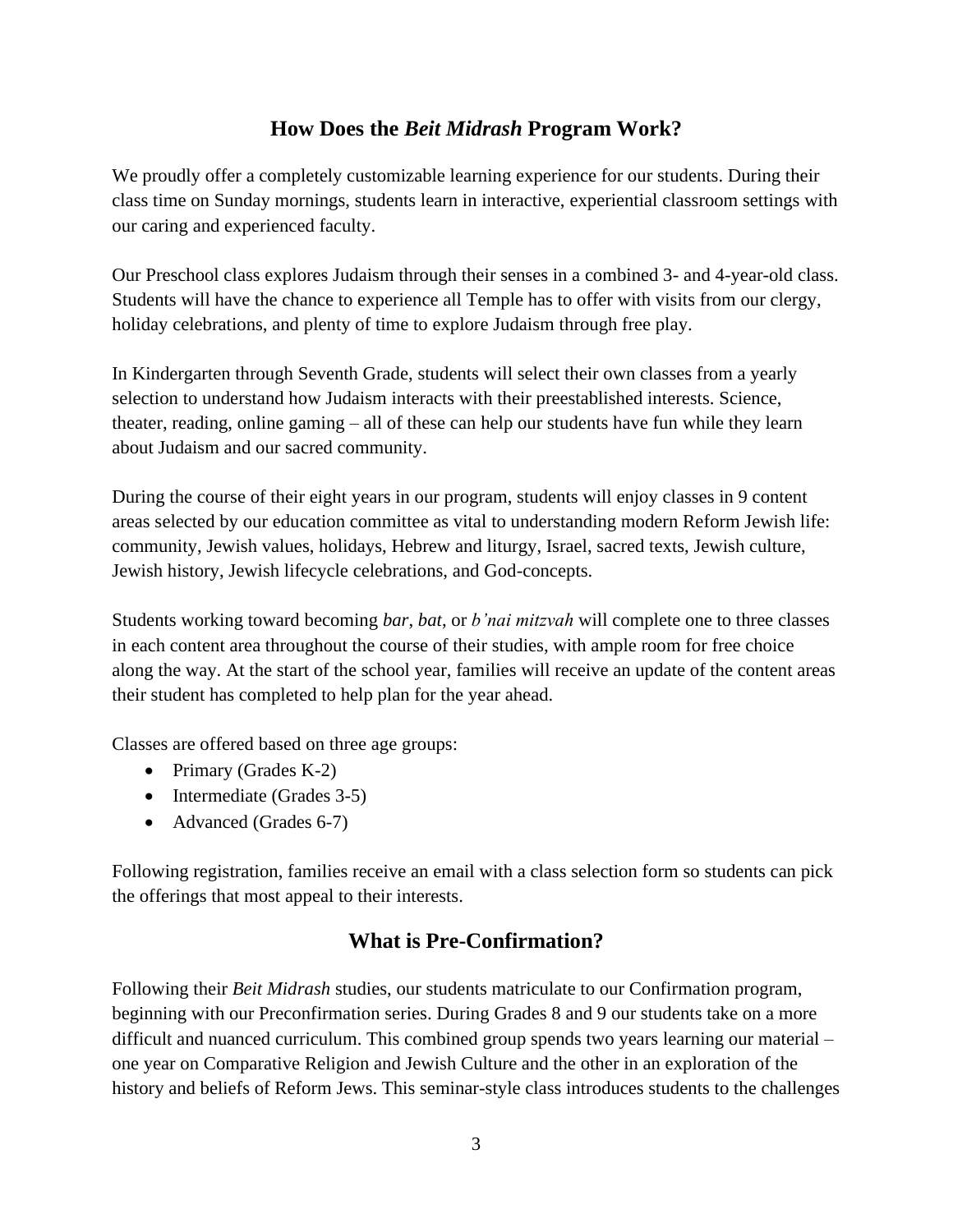and exciting learning of their upcoming Confirmation year. **We will offer our Jewish Culture and Comparative Religion course in the 2022-2023 school year.**

## **What is Confirmation?**

<span id="page-3-0"></span>In our congregation's history, Confirmation stands as the pinnacle of a student's Jewish education and a graduation of sorts from our program. In Reform tradition, it is a significant lifecycle event. This year of study and ceremony marks an academic milestone in the student's on-going Jewish learning and signifies their informed affirmation of their commitments as Jews.

Students meet weekly with Senior Rabbi Mara Nathan and take on a curriculum that focuses on varied, Jewish concepts of God and are challenged to develop their personal understanding of what a relationship with God means to them.

After they complete these studies, students lead a Confirmation service as a class, linking themselves to Judaism and the Confirmands who came before.

#### **What is Post-Confirmation?**

<span id="page-3-1"></span>Following their Confirmation, students are encouraged to keep learning with us. Once per month, students join a seminar-style series that features topics students select themselves. Past sessions have included panel discussions featuring Jews of Color, trainings to discuss anti-Semitism and answer questions about Israel on high school and college campuses, and discussions about the Jewish perspectives on topics like the environment, vaping, body image, and food insecurity.

The highlight of the Post-Confirmation years are two trips, offered in off-setting years.

We are proud to offer our students the opportunity to attend the Religious Action Center of Reform Judaism (RAC)'s *L'Taken* Social Justice Seminar. During this trip, we bring these students to Washington, DC where they meet with their members of Congress to discuss the issues with which they are concerned. Students join with other teens around the country to learn about the issues the RAC lobbies for and are trained in how to do this sacred justice work while they tour and enjoy a weekend in our nation's capital. **We will offer** *L'Taken* **in the 2022-2023 school year.**

We also offer a civil rights history trip that takes students on a tour of the locations they learn about in their textbooks while they meet with civil rights movement veterans and learn about the ways that Jewish communities grappled and continue to grapple with issues of race and civil rights. With stops in Selma, Birmingham, and Memphis, students will feel inspired to continue to do the work of ensuring equal rights for all.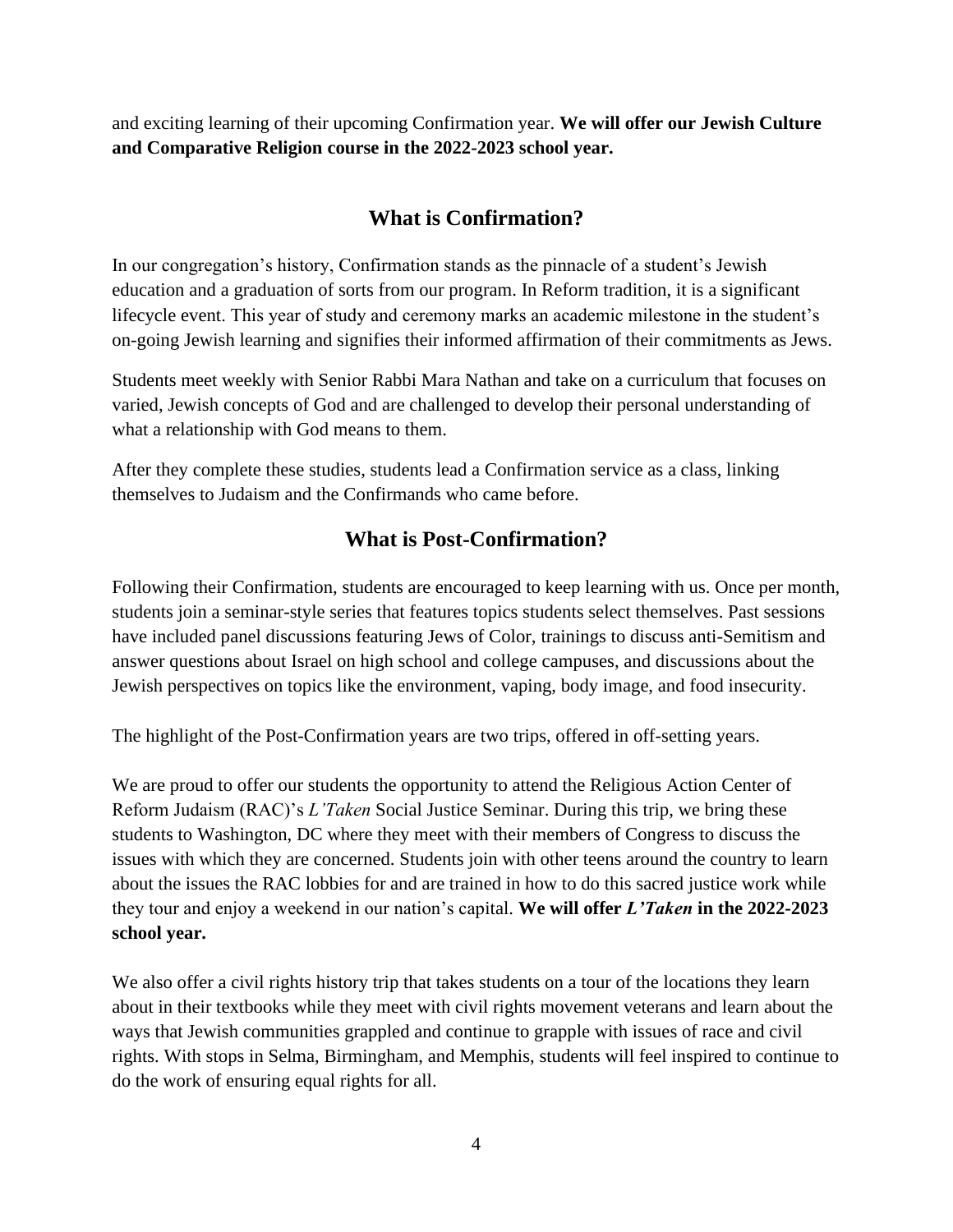#### **What Youth Group Programs Do You Offer?**

<span id="page-4-0"></span>Temple Beth-El sponsors four youth group options for students as they grow up. Students in Kindergarten through Grade 2 can join **Club Rishon**, which meets up for fun, family events once a month. Club Rishon members are also invited to All Youth events.

**Club Haverim** is our youth group for students in Grades 3-5. Club Haverim meets once a month for fun, parent-optional activities and service projects. Club Haverim members are also invited to All Youth events.

**Jr. SAFTY** includes students in Grades 6 and 7. During Jr. SAFTY students bond in preparation for their *b'nai mitzvah* years and for our senior youth group, SAFTY. Jr. SAFTY members have a monthly event, which is often community service oriented, and help plan their own informal, fun-focused programs.

**SAFTY** is our high school youth group, which includes students in grades 8-12. As members of NFTY-TOR (National Federation of Temple Youth – Texas/Oklahoma Region) our members. SAFTY members spend much of their time doing community service and volunteer projects as representatives of Temple Beth-El. On a regional level, they attend NFTY-TOR programming around the state and many of our members serve on the NFTY-TOR board.

If you would like to register your child(ren) for a Youth Group, you can opt in as a part of Beit Midrash registration or by contacting the religious school office at 210-733-9135 x108 or sara@beth-elsa.org.

### **What is Yachad?**

<span id="page-4-1"></span>Yachad is our Parent/Teacher organization. Our Yachad parents help our teachers by chaperoning local field trips, helping set up for Family Education days, and providing b'nai mitzvah members of our school community and holiday gifts for our faculty. We ask that families contribute \$25 per year to Yachad and love parents who are ready to volunteer!

### **What is Included with My Registration Fee?**

<span id="page-4-2"></span>Your *Beit Midrash* registration fee covers all student instructional materials and school supplies. It also covers our non-traditional supplies like ingredients and take-home cooking tools for students in cooking classes, art supplies for students in fine art classes, or video game software for students in our online gaming classes (hardware is not included).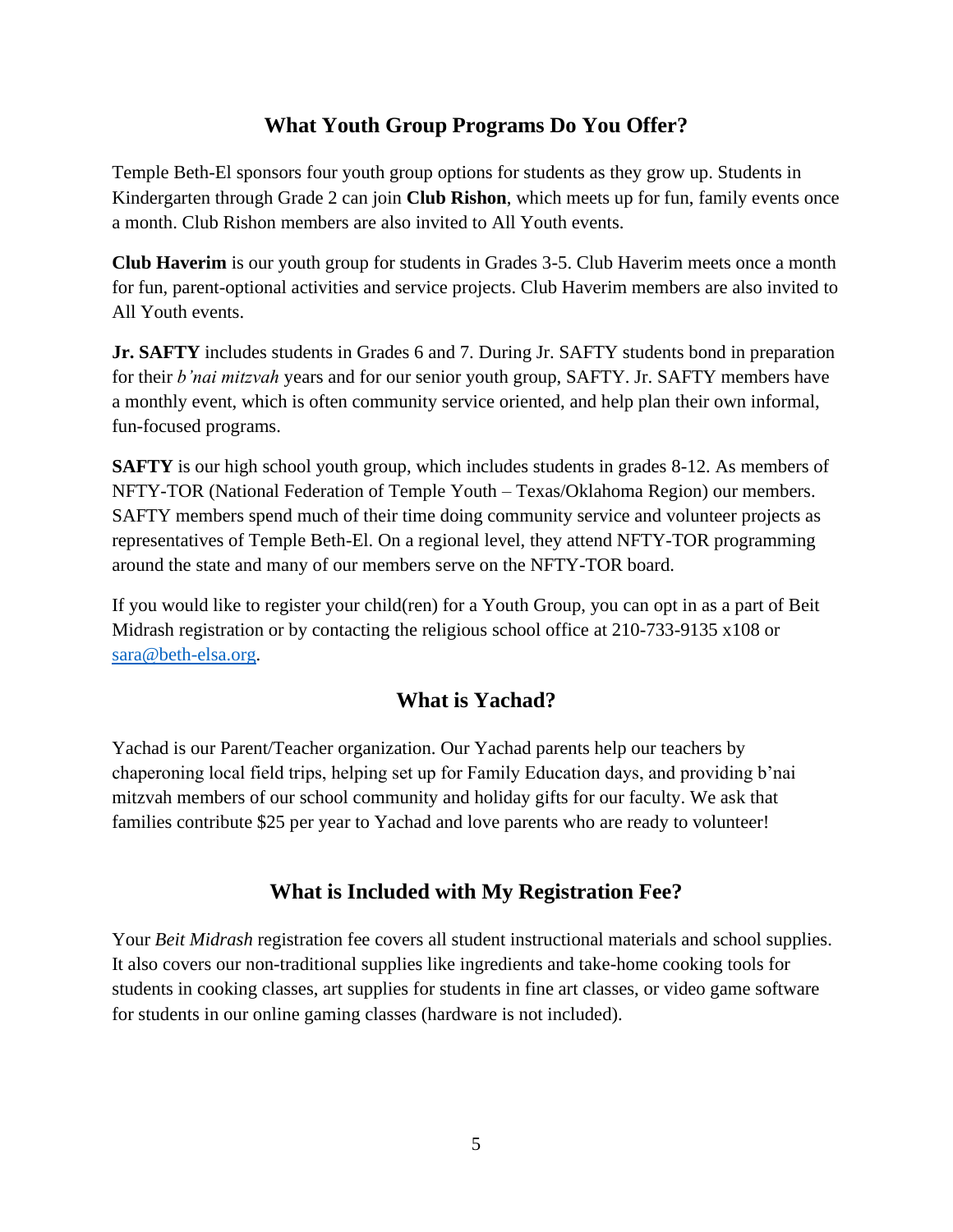Included for students in Grades 2-6 is a *Shabbat* weekend retreat at URJ Greene Family Camp in Bruceville, TX. We take care of transportation, chaperones, lodging, meals and snacks, and activities all weekend long.

<span id="page-5-0"></span>Included for students in Grades 3-6 is a midweek Hebrew class. Students can either enroll in a group class or work with a private tutor for the included fee.

### **How Much Does** *Beit Midrash* **Cost?**

Our *Beit Midrash* registration fees below are based on the number of instructional hours and included materials and activities offered for your child(ren's) grade. The fee is subsidized by the entire congregation in an attempt to keep the cost down for families balancing a number of expenses.

| Preschool                     | \$350               |
|-------------------------------|---------------------|
| Kindergarten $-$ Grade 1      | \$450               |
| Grade 2                       | \$625               |
| Grades 3, 4, 5, 6             | \$730               |
| Grade 7, 8, 9                 | \$550               |
| Confirmation (Gr. 10)         | \$625               |
| Post-Confirmation (Gr. 11-12) | $$100$ *Trip will   |
|                               | be a separate,      |
|                               | additional cost and |
|                               | is optional.        |

### **Are Scholarships or Payment Plans Available for** *Beit Midrash***?**

<span id="page-5-1"></span>Yes! Absolutely! We understand that families have a number of expenses and **we are committed to making sure all of our families can enroll regardless of financial circumstances**.

Many families set up payment plans for Religious School. These plans are interest-free and you can set up the installments in a variety of ways. For more information, contact Temple's Controller, Michael Ringel, michael@beth-elsa.org.

Additionally, we have scholarships available to families who need financial assistance. The form is available as part of our *Beit Midrash* registration or by contacting Director of Congregational Learning, Ellen Barshop, at ebarshop@beth-elsa.org.

All financial arrangements are kept confidential.